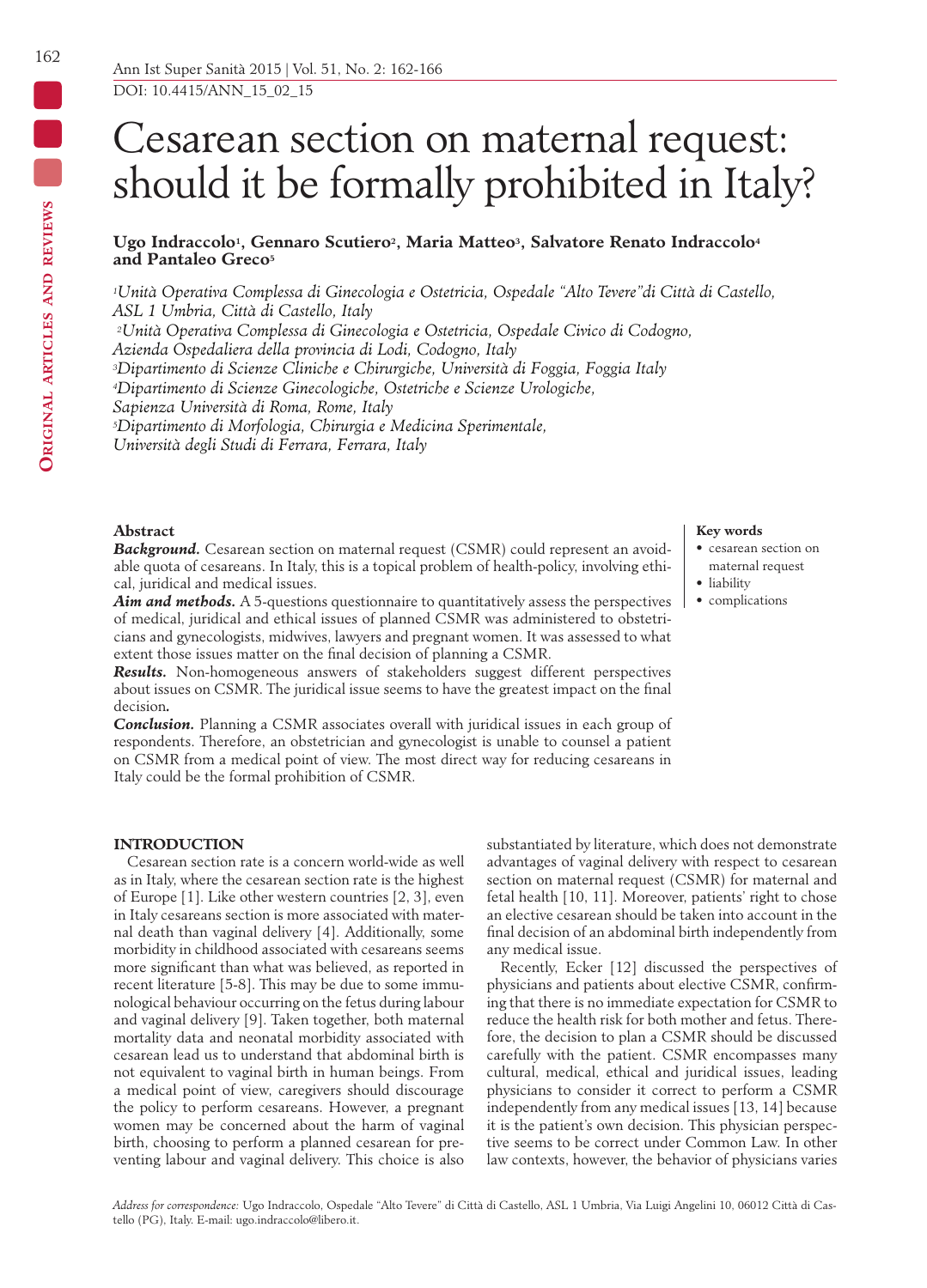[14]. Overall, physicians feel good about complying to patients requesting a Cesarean section, even for avoiding possible litigations.

Yet, the significantly high rate of cesarean sections, both world-wide and particularly in Italy, suggests a need to avoid cesareans in the absence of medical indications, as is the case in CSMR. In Italy, practice guidelines (www.snlg-iss.it/cms/files/LG\_cesareo\_comunicazione.pdf) suggest addressing the patient to another physician for obtaining a second opinion about CSMR. This recommendation aims to reduce the cesarean section rate by attenuating the birth fear of patients, providing comprehensive counseling with many caregivers about the medical issues of labour. From the point of view of Italian practice guidelines, ethical and juridical issues if the CSMR is performed and if it is not performed are not stressed. Such an aspect is likely to have raised concerns among obstetricians and gynecologists and midwives. Moreover, the cultural and juridical context in Italy cannot be generalized to other European and non-European countries, therefore information from literature about elective CSMR cannot be adapted to Italy and to Italian caregivers.

The aim of the present study is to assess the perspectives of a sample of Italian obstetricians and gynecologists (O&Gs), midwives, lawyers and patients about planned CSMR from a medical, juridical and ethical point of view.

# **METHODS**

A sample of O&Gs, midwives, lawyers and patients (in the first trimester of pregnancy) were asked to answer a brief questionnaire assessing their perspectives about planned CSMR. Respondents were sampled in North, Center and South of Italy, as following. Authors contacted personally and by e-mail known colleagues, midwives, lawyers in the North, Center and South of Italy, and asked them to answer a brief 5-question questionnaire. Patients were sampled at the Institute of Obstetrics and Gynecology (Department of Clinical and Surgical Sciences, University of Foggia), at the Complex Operative Unit of Gynecology and Obstetrics, Civic Hospital of Codogno (Azienda Ospedaliera della Provincia di Lodi) and at the Complex Operative Unit of Gynecology and Obstetrics, Hospital of Civitanova Marche (Area Vasta 3 – Marche). They were asked to answer the same 5-question questionnaire. The questionnaire was structured as follows. A brief summary-table (*Table 1*) of potential disadvantages and advantages of both vaginal delivery and cesarean delivery (extrapolated from Ecker [12] and translated into Italian). This informative table preceeded the five questions:

1. From a medical point of view, how proper is it to comply with the desire of a patient, who has been fully informed, yet requests a cesarean section in the absence of medical indications?

2. From a juridical point of view, in the absence of successive complications, how proper is it for a physician to have complied with the desire of a patient, who has been fully informed, yet has requested a cesarean section in the absence of medical indications?

3. From a juridical point of view, in the case of a complication due to vaginal birth, how significant is it that the physician has not complied with the request of a patient, who has been fully informed, for a cesarean section in the absence of medical indications?

4. From a juridical point of view, in the case of a complication due to cesarean section performed in the ab-

#### **Table 1**

Illustrative table concerning advantages and disadvantages of cesarean section on maternal request

| <b>Potential advantages of CSMR</b>                                                  | <b>Potential disadvantages of CSMR</b>                                                                                                     |
|--------------------------------------------------------------------------------------|--------------------------------------------------------------------------------------------------------------------------------------------|
| • Desire to avoid elements of vaginal delivery:<br>Pain<br>Perineal trauma           | · Potential increased maternal morbidity/mortality:<br>Anesthetic complications<br>Infections<br>Organ injury                              |
| • Desire to plan/time deliver                                                        | Pain<br>Delay in return to sexual activity                                                                                                 |
| • Desire to avoid an unplanned cesarean delivery (and attendant<br>morbidities)      | • Short-term neonatal morbidity<br>Respiratory morbidity                                                                                   |
| • Desire to avoid later maternal morbidity:<br>Incontinence<br>Pelvic organ prolapse | Potential separation of mother and infant during care of such<br>morbidity                                                                 |
| • Desire to avoid rare neonatal outcomes:<br>Fetal death                             | • Potential morbidity of the fetus due to iatrogenic early term<br>delivery                                                                |
| Intrapartum cerebral damages of the fetus<br>Birth trauma<br>Neonatal infections     | · Potential effect on breastfeeding:<br>Decreased initiation<br>Decreased duration                                                         |
| • Fear of vaginal delivery                                                           | • Effect on future pregnancies:<br>Abnormal placentation (placenta accreta, placenta previa)<br>Difficulties when repeat cesarean delivery |
|                                                                                      | · Use of resources:<br>Length of stay<br>Cost                                                                                              |

Note: Illustrative table about potential advantages and disadvantages of planned CSMR, as extrapolated from Eckert article [12]. CSMR: cesarean section on maternal request.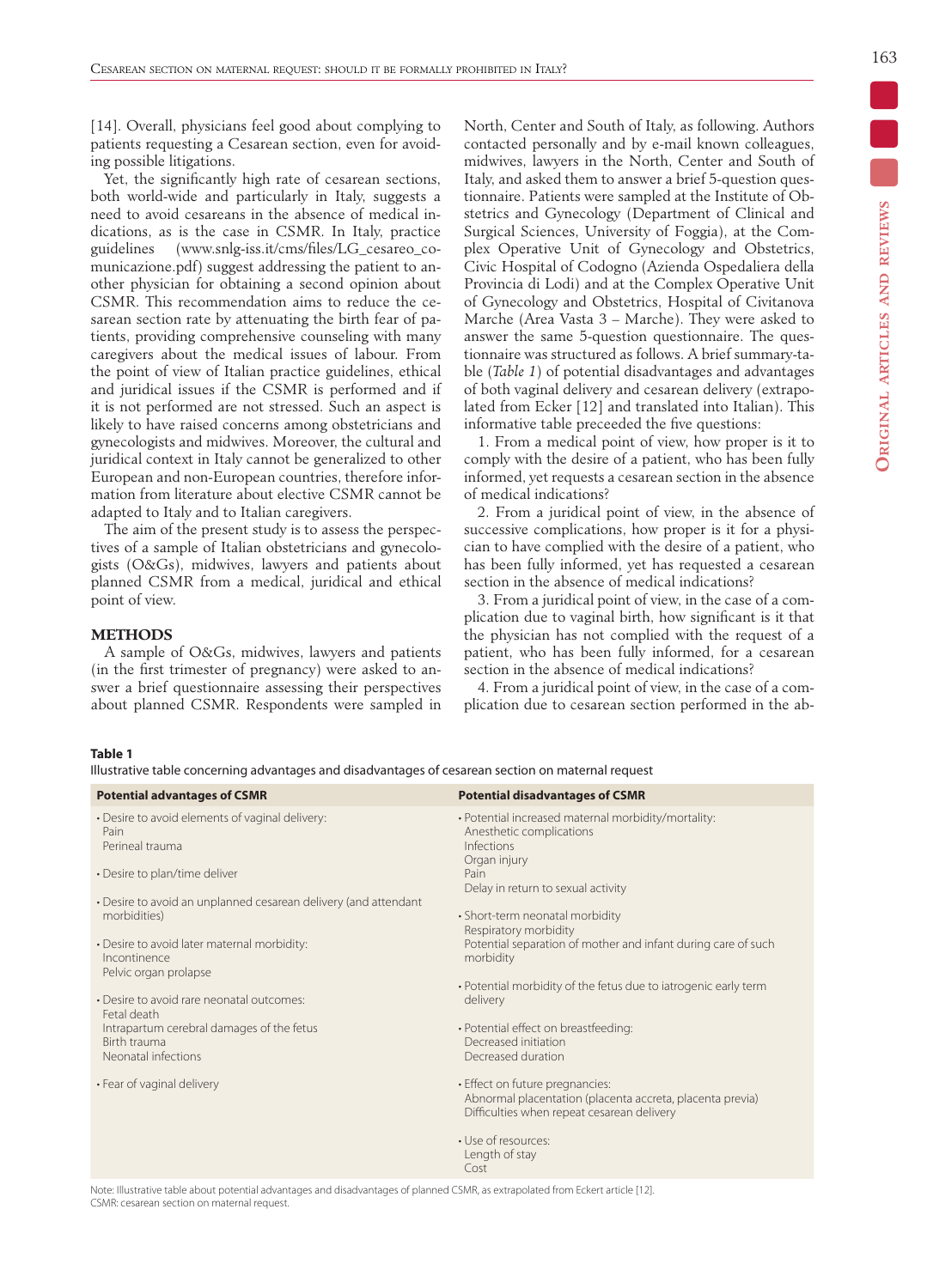sence of medical indications, how significant is it that the physician has complied with the request of a patient, who has been fully informed, for a cesarean section in the absence of medical indications?

5. From an ethical point of view, how proper is it for a physician to comply with the desire of a patient, who has been fully informed, by performing a cesarean section in the absence of medical indications?

These questions investigated the perception of respondents on medical, juridical and ethical issues regarding planned CSMR. The first question assesses medical perception of CSMR (medical issue) among respondents. The second, third and fourth questions assess juridical perceptions of CSMR (juridical issue) among respondents. The fifth question assesses the ethical perception of CSMR (ethical issue) among respondents.

Respondents were invited to read the informative table before answering the five questions in a two-sheet form, sent by e-mail or given in a printed version. Answers were given following a 5-degree Likert's scale, with  $1 =$  minimum and  $5 =$  maximum scoring.

Answer values for the five questions given by O&Gs, midwives, lawyers and patients was compared by using the Kruskall-Wallis test, with  $p < 0.05$  set as significant. Kyplot 2.0 was used for calculations.

# **RESULTS**

36 O&Gs, 42 midwives, 22 lawyers and 25 patients provided their answers and were happy to discuss the topic. Medians of Likert' scores and absolute and percent frequencies of response categories for each group of respondents are reported in *Table 2*. In the last column on the right in *Table 2,* the significance for comparison is also reported. Indifference is considered if the higher rate of Likert' score is 3. The less close to 3 the higher rate of score is, the more relevant or less relevant the issue is.

## **DISCUSSION**

From a medical point of view (medical issue), it seems that O&Gs and midwives agree in considering it an error to perform a planned CSMR (higher rate for score 1 on 1<sup>st</sup> question for both O&Gs and midwives). Lawyers have provided a score of 3 as higher than other scores (meaning indifference), even if a consistent fraction of them have answered with 1 and 2 (*Table 2*) on the 1st question, suggesting that some lawyers feel that CSMR is a medical error. On the other hand, some patients believe that planned CSMR could have a therapeutic role (same higher rates for scores 3 and 4 on 1st question), likely for avoiding complications from vaginal delivery.

Each group believes that planned CSMR has some juridical issues both in the case of no complications from the cesarean, as well as in the case of complications both from the cesarean and from vaginal delivery. However, each group considers the topic in a different way. Lawyers consider it pivotal to follow the patient's own decision (higher rate for score 5, 2nd question), independently from complications. In the case of litigation because of complications from cesarean, Italian law needs to demonstrate errors of the physician in per-

forming the cesarean or in managing labour and delivery. Demonstrating such errors is independent from the patient's request for a cesarean and it especially matters in the case of complications from an unwanted vaginal birth (higher rate for score 5,  $3<sup>rd</sup>$  question, and 22.7% both for scores 4 and 5 on the 4th question, with rate of the score 3: 27.3%). Therefore, in lawyers'opinions, it is pivotal to find a medical error AND to concede a planned CSMR to the patient.

Patients perspectives about juridical issues overlap with the relevance of their own decision to ask for a cesarean in the absence of medical indications. If patients ask for a cesarean, physicians should do it (higher rate for score 4 on the 2nd question). If the O&G does not perform a planned CSMR, patients feel that the physician's decision in case of a vaginal delivery complication is juridically relevant (higher rate for score 4, 3rd question), but they do not feel this decision to be juridically so relevant in case of complications due to CSMR (higher rate for scores 2 and 3 equally, on the  $4<sup>th</sup>$  question). By speculating on these results, it appears that patients would be more likely to lodge a claim in case of complications if the O&G does not perform a CSMR. Physicians are well aware of such patient sentiments. The physicians' answers would seem to indicate that respecting patient's own decision for a planned CSMR can avoid litigations in case of complications from a cesarean (higher rate for score 1 on the 4<sup>th</sup> question and for score 4 on the  $2<sup>nd</sup>$  question) but seem indifferent in case of complications due to vaginal delivery (score rates seem symmetrical around the value of 3 on the 3rd question, *Table 2*). Physicians feel that the liability for complications derives from the decision of performing a cesarean. Therefore, if they are not the ones to opt for the cesarean, they feel free from some liabilities, according to the patient's perspective. On the other hand, for Italian law, vaginal delivery complications should be attributed to medical error, but favoring a vaginal delivery rather than performing a cesarean without indications is not a medical error.

Finally, midwives oppose planned CSMR. They feel it is incorrect to perform a planned CSMR in the absence of complications (higher rate for score 1 on the 2nd question) and, therefore, they feel it juridically relevant to have performed a planned CSMR in case of cesarean complications (higher rate for score  $5$ ,  $4<sup>th</sup>$  question). Moreover, it is indifferent to have not performed a planned CSMR in case of complications of vaginal birth (score rates seem symmetrical around the value of 3 on the 3rd question, *Table 2*).

Significant differences have not been found in the four groups for the 5th question assessing the ethical issue about planned CSMR. For O&Gs the issue seems irrelevant (highest rate score to 3). For midwives, performing planned CSMR does not seem ethical (highest rate score for 1). For lawyers, to comply with the desire of a patient by performing CSMR could be ethical (rate 31.8% for score 5), or indifferent (rate 27.3% for score 3), or not ethical (rate 27.3% for score 1). For patients, to comply with their own desire of planned CSMR seems ethical (higher rate for score 4). These results agree with each individual opinion about planned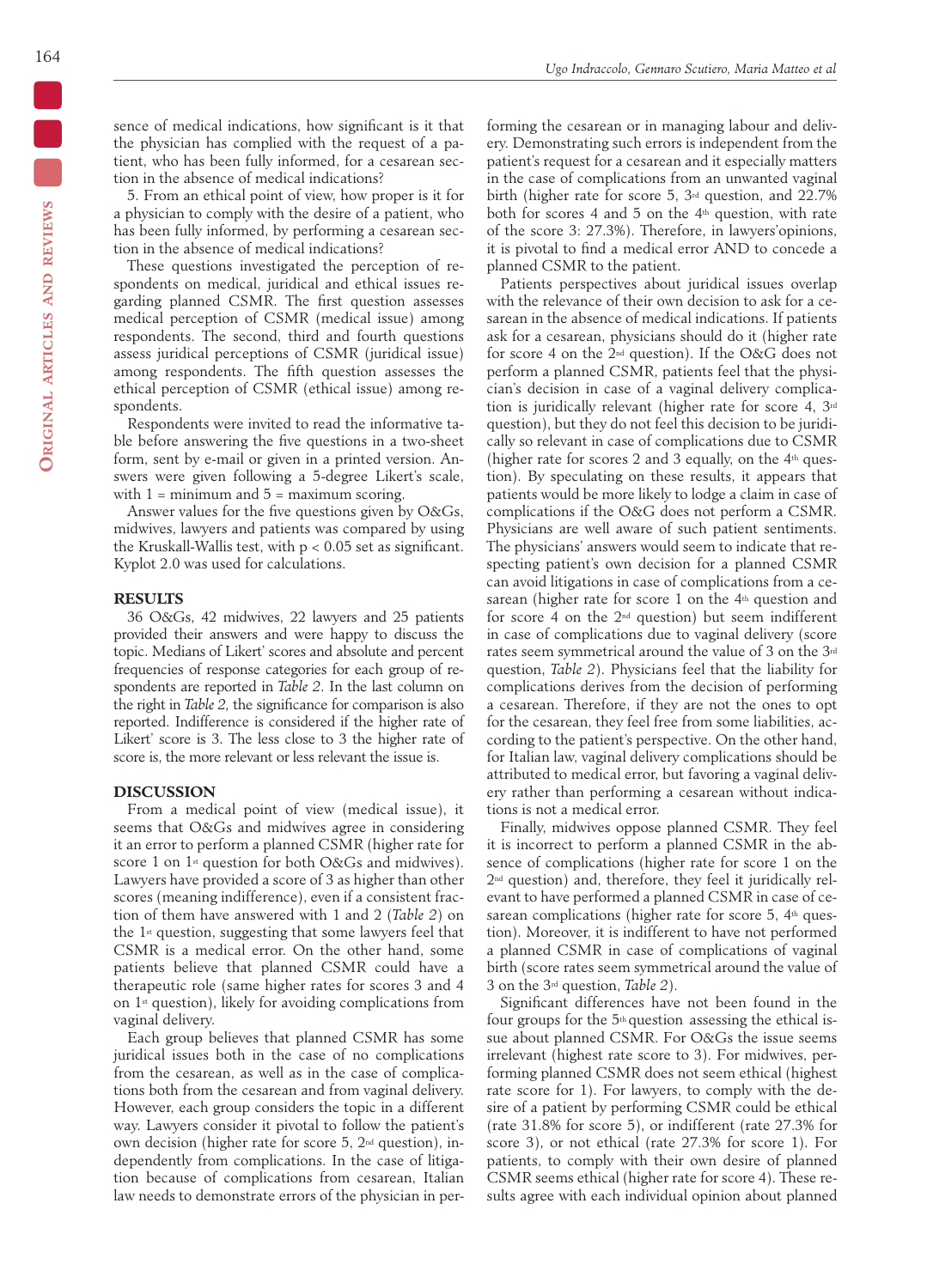## **Table 2**

Descriptive and inferential statistics based on the questionnaire on cesarean section on maternal request

|                                                                                                                 | <b>Obstetricians and</b><br>gynecologists (%)<br>n. 36              | Midwives (%)<br>n.42                                              | Lawyers (%)<br>n.22                                               | Patients (%)<br>n.25                                       | p         |
|-----------------------------------------------------------------------------------------------------------------|---------------------------------------------------------------------|-------------------------------------------------------------------|-------------------------------------------------------------------|------------------------------------------------------------|-----------|
| Ouestion 1<br>medical issue<br>Answers:<br>$\overline{1}$<br>$\overline{2}$<br>$\overline{3}$<br>$\overline{4}$ | Median: 2<br>$10 - 27.8$<br>$9 - 25$<br>$5 - 13.9$<br>$6 - 16.7$    | Median: 2<br>19-45.2<br>$5 - 11.9$<br>$11 - 26.2$<br>$3 - 7.1$    | Median: 3<br>$5 - 22.7$<br>$5 - 22.7$<br>$6 - 27.3$<br>$2 - 9.1$  | Median: 3<br>$2 - 8$<br>$5 - 20$<br>$7 - 28$<br>$7 - 28$   | 0.029     |
| 5<br>Question 2                                                                                                 | $6 - 16.7$                                                          | $4 - 9.5$                                                         | $4 - 18.2$                                                        | $4 - 16$                                                   |           |
| juridical issue (in absence of any kind of<br>complication)<br>Answers:                                         | Median: 4                                                           | Median: 2.5                                                       | Median: 4                                                         | Median: 4                                                  | 0.002     |
| $\overline{\phantom{a}}$<br>$\overline{2}$<br>$\overline{3}$<br>$\overline{4}$<br>5                             | $8 - 22.2$<br>$1 - 2.8$<br>$6 - 16.7$<br>$11 - 30.6$<br>$10 - 27.8$ | 16-38.1<br>$5 - 11.9$<br>$9 - 21.4$ .<br>$5 - 11.9$<br>$7 - 16.7$ | $3 - 13.6$<br>$1 - 4.5$<br>$0-0$<br>$8 - 36.4$<br>10-45.5         | $1 - 4.0$<br>$5 - 20$<br>$3 - 12$<br>$13 - 52$<br>$3 - 12$ |           |
| Ouestion 3<br>juridical issue (in presence of complication from<br>unwanted vaginal birth)<br>Answers:          | Median: 3                                                           | Median: 3                                                         | Median: 4                                                         | Median: 4                                                  | 0.028     |
| $\overline{1}$<br>$\overline{2}$<br>$\overline{3}$<br>$\overline{4}$<br>5                                       | $8 - 22.2$<br>$7 - 19.4$<br>$7 - 19.4$<br>$6 - 16.7$<br>$8 - 22.2$  | $9 - 21.4$<br>$9 - 21.4$<br>$6 - 14.3$<br>$8 - 19$<br>10-23.8     | $5 - 22.7$<br>$1 - 4.5$<br>$3 - 13.6$<br>$4 - 18.2$<br>$9 - 40.9$ | $O-O$<br>$2 - 8$<br>$3 - 12$<br>$12 - 48$<br>$8 - 32$      |           |
| Ouestion 4<br>juridical issue (in presence of complication from<br>planned CSMR)                                | Median: 3                                                           | Median: 4                                                         | Median: 3                                                         | Median: 2                                                  | 0.015     |
| Answers:<br>-1<br>$\overline{2}$<br>3<br>$\overline{4}$<br>5                                                    | $11 - 30.6$<br>$5 - 13.9$<br>$5 - 13.9$<br>$8 - 22.2$<br>$7 - 19.4$ | $5 - 11.9$<br>$7 - 16.7$<br>$5 - 11.9$<br>12-28.6<br>$13 - 31$    | $4 - 18.2$<br>$1 - 4.5$<br>$7 - 31.8$<br>$5 - 22.7$<br>$5 - 22.7$ | $5 - 20$<br>$8 - 32$<br>$8 - 32$<br>$4 - 16$<br>$O-O$      |           |
| Question 5<br>ethical issue<br>Answers:                                                                         | Median: 3                                                           | Median: 2.5                                                       | Median: 3                                                         | Median: 4                                                  | <b>NS</b> |
| 1<br>$\overline{c}$<br>3<br>$\overline{4}$<br>5                                                                 | $8 - 22.2$<br>$5 - 13.9$<br>$10 - 27.8$<br>$5 - 13.9$<br>$8 - 22.2$ | $13 - 31$<br>$8 - 19$<br>$9 - 21.4$<br>$6 - 14.3$<br>$6 - 14.3$   | $6 - 27.3$<br>$2 - 9.1$<br>$6 - 27.3$<br>$1 - 4.5$<br>$7 - 31.8$  | $1 - 4.0$<br>$5 - 20$<br>$5 - 20$<br>$11 - 44$<br>$3 - 12$ |           |

Note: Medians of Likert' scores and absolute and percent frequencies of response categories for each group of respondents. CSMR: cesarean section on maternal request.

CSMR of each respondent group, as already reported [14].

Overall, assessing the distribution of the answer rates, it does not seem that respondents have a homogeneous point of view in each issue. This confirms that planned CSMR is still topical in Italy and that stakeholders approach the problem in a non-homogeneous way, both from a medical point of view and from a juridical point of view. These approaches influence the perception of the ethical issue. This kind of consideration could be generalized to the whole Italian population, complicating the general perspectives around the birth process in our country, and should be better proved with a wide population-based study.

The rate of cesarean sections in Italy was around 38% in 2008 (www.snlg-iss.it/cms/files/LG\_Cesareo\_finaleL.pdf) and 36.3% in 2013 (www.istat.it/it/archivio/141431).

This is the highest rate in Europe and suggests that in Italy there is a general policy to favor cesareans in absence of any indications or even without a true indication. Many cesareans are performed by O&Gs for relief of legal pressure [15], because there is a general consensus among many Italian people to consider a cesarean as an excellent medical treatment to avoid the pain, discomfort and potential harm of a vaginal delivery. In other words, a lot of Italian people generally consider vaginal delivery to be a primitive mode to give birth. Under those cultural perspectives and considering certain aspects and harms of vaginal delivery, it is very difficult to convince some women about the goodness of vaginal delivery with respect to a cesarean from